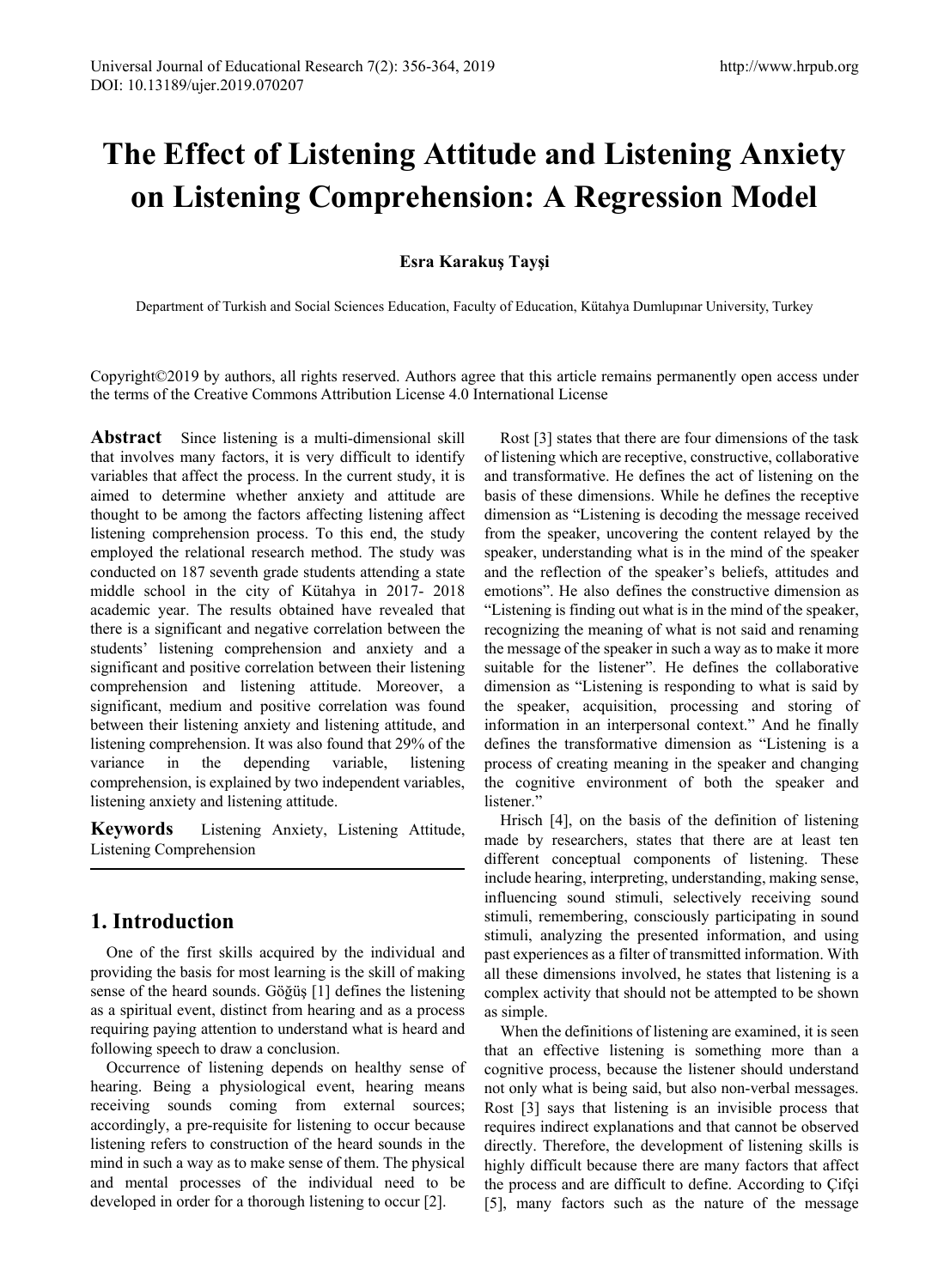received, the visual behavior of the message source, how the communication medium is used, the purpose for which the listener listens, and many other psychological and social factors affect listening. Due to these factors, the listening ability of the individual may not be improved and the failures experienced may cause anxiety.

#### **1.1. Listening Anxiety**

Anxiety is a feeling that can be experienced in any part and situation of one's life. Köseler [6] sees anxiety as a persistent, distressing psychological situation that emerges from the internal conflicts of the individual. Spielberger [7] defines it as "emotional reactions including tension sensation, fear and irritability, unpleasant thoughts (concerns) and physiological changes"; Budak [8] defines anxiety as a reaction triggered with the influence of forces oppressed in the mind against a factor that has not been perceived yet.

The anxiety that affects human activities also affects learning significantly. Although the relationship between anxiety and learning is thought to be negative, it is not always negative. Sometimes moderate level of anxiety can lead to the highest efficiency [9]. Learning does not only involve a cognitive dimension but also an affective dimension and anxiety affects this affective dimension. Scarcella and Oxford [10] categorized anxiety into two as debilitating and facilitating anxiety depending on the effect it induces. Facilitating anxiety is stated to be facilitating the learning process by enabling students to attach greater importance to the subject and debilitating anxiety is stated to be negatively affecting student performance by decreasing the participation in the process and distancing students from the activity of listening.

Affective states have positive or negative effects on the development of language skills. One of these affective states, anxiety can significantly affect the listening skill having dominant mental and psychological dimensions. Listening anxiety can be defined as the listener's feeling worried, panicked, afraid and frustrated as a result of not making sense of what has been listened during the listening process. Melanlıoğlu [11] suggests that listening anxiety should be evaluated at three stages; before listening, while listening and after listening. He also states that in the before listening stage, distracted attention and lack of knowledge about the material to be listened will prevent the process from occurring smoothly and in the after listening stage, if the newly learned information cannot be associated with the prior knowledge, then the anxiety level will increase. This state of anxiety particularly emerging in situations where listening is compulsory such as in-class listening or exam adversely affects the individual's listening process. Scarcella and Oxford [10] also argue that listening anxiety is felt when students encounter a very challenging or unfamiliar task.

Activities conducted in oppressive classroom

environments, where the teacher asks students to participate in the listening activity without making any noise, make the listening process ineffective and cause anxiety to increase so that students develop negative attitudes towards listening [12]. Moreover, the idea of being evaluated at the end of the process makes students concerned.

In the literature, there are many studies showing that the state of anxiety has some effects on writing skill [13-15], speaking skill [16-19], reading skill [20,21]. In these studies, it was found out that with increasing level of anxiety, the level of success decreases. Horwitz, Horwitz and Cope [22] also stated that there is a significant correlation between anxiety and language skills and that the anxiety-inducing psychological characteristics are influential on speaking and listening. Given the psychological dimensions of listening, it can be argued that the individual can develop positive attitudes towards listening if the effect of anxiety on the listening process is minimized, leading to increasing listening comprehension.

#### **1.2. Listening Attitude**

Attitude, which means "being ready" in Latin [23], is a mental, emotional and behavioral predisposition organized by the individual on the basis of his/her experiences, knowledge, emotions and motives in relation to any other object, social issue or event [24]. The attitude, which refers to a tendency to react rather than a form of response, has been one of the basic subjects of social psychology, as it affects both social perception and behavior [25]. Attitudes are not innate; they are learned through the individual's experiences during the process of socialization and persist for a certain period of time. They may lead to positive or negative behaviors [26,27].

Attitudes are made up of three sets of components. These are affective components including feelings towards an attitude object; behavioral components including observable behaviors; cognitive components including opinions and beliefs. In this connection, though the attitude can be seen as a complex construct, its components make it a system having an internal consistency in itself. In this way, the individual's feelings towards various objects, events etc., his/her opinions, knowledge about them and behaviors developed towards them show consistency and persistency [26]. Considering that attitudes are one of the factors driving behaviors, the importance of the educational-instructional process in the formation and development of attitudes cannot be ignored. According to Açıkgöz [28], one of the variables affecting the success in education is the student's attitudes towards some elements such as subject, school, teacher and so on; thus, if the student has positive attitudes towards education, his/her success will increase.

Considering that listening is the most frequently used skill in both educational life and social life, individuals'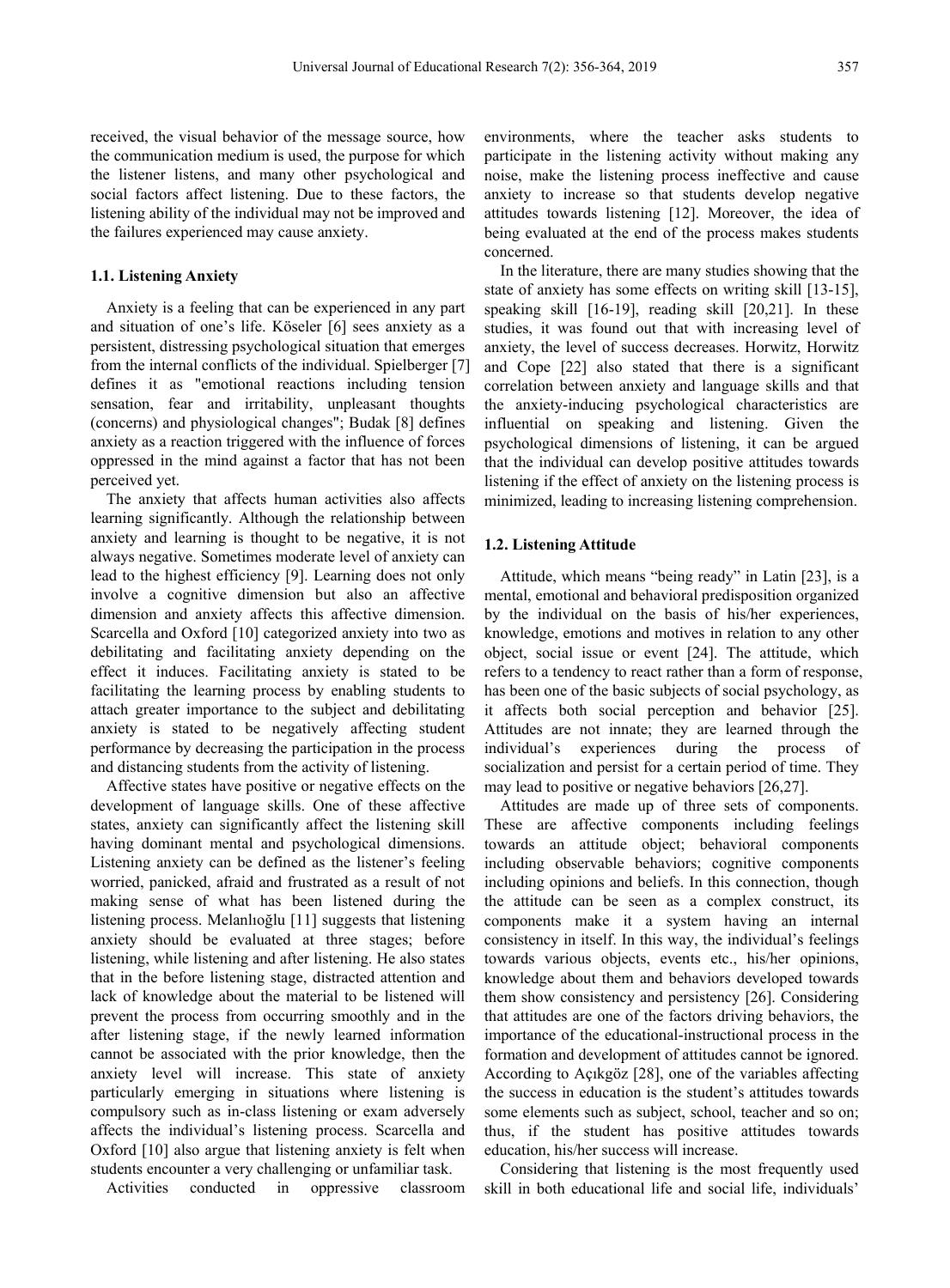having positive or negative attitudes towards listening will affect their success in many areas. According to Goh and Taib [29], students can easily be passive during the listening process, which causes them to be bored with and reluctant for listening. Therefore, students' developing positive attitude towards listening is very important in terms of the development of listening skill.

In many study, it has been concluded that when the listening process is planned taking students' personal characteristics and interests into consideration, the listening comprehension achievement increases and attitudes towards listening develop in a positive direction [2,30-32]. Because listening is a multi-dimensional skill that involves many factors, it is very difficult to identify variables that affect the process. In the current study, it is aimed to determine whether anxiety and attitudes that are thought to be two of the factors affecting listening have an effect on the listening comprehension process.

When the literature is reviewed, it is seen that while there are many studies exploring the relationship between listening anxiety in foreign language learning and listening comprehension [33-38], there is a paucity of research investigating listening anxiety in mother tongue [39,40]; attitude [2,30,32,41]; and listening anxiety and attitude together [31,42]. No study investigating the relationship between listening anxiety, attitude and listening comprehension has been encountered. In this respect, it is needed to determine the effect of listening anxiety and attitude on listening comprehension.

# **2. Materials and Methods**

The current study employed the relational research method. This method is used to explain the relationships between variables, to determine whether these variables affect each other and to predict the results. By means of statistical tests, it is attempted to determine the level of the correlation between two or more variables. During the process, instead of attempts made to affect or control the variables as is the case in experimental studies, statistical comparisons for each sample are included. Correlation test used to identify the level of the correlation reveals whether two or more variables demonstrate consistent changes in relation to one another. If there is a consistent change, then it can be argued that the variables have a common variance or change in tandem [43].

## **2.1. Study Group**

The current study employed the relational research method. This method is used to explain the relationships between variables, to determine whether these variables affect each other and to predict the results. By means of statistical tests, it is attempted to determine the level of the correlation between two or more variables. During the process, instead of attempts made to affect or control the

variables as is the case in experimental studies, statistical comparisons for each sample are included. Correlation test used to identify the level of the correlation reveals whether two or more variables demonstrate consistent changes in relation to one another. If there is a consistent change, then it can be argued that the variables have a common variance or change in tandem [43].

#### **2.2. Data Collection Tools**

As the data collection tools in the current study, "The Listening Anxiety Scale for Middle School Students", "The Listening Attitude Scale for Middle School Students" and "The Listening Comprehension Achievement Test" were used.

## 2.2.1. The Listening Anxiety Scale for Middle School Students

It was developed by Melanlıoğlu [11]. It is a 37-item five-point Likert scale having five factors. Cronbach Alpha reliability coefficient calculated for the internal reliability of the scale is 0.927. In the current study, the reliability of the scale was re-tested and Cronbach Alpha coefficient was calculated to be 0.89.

#### 2.2.2. The Listening Attitude Scale for Middle School Students

It was developed by Karakuş Tayşi [2]. It is a 30-item five-point Likert scale having four sub-dimensions. Cronbach Alpha reliability coefficient calculated for the scale is 0.824. In the current study, Cronbach Alpha reliability coefficient was calculated to be 0.78.

#### 2.2.3. Listening Comprehension Achievement Test

It was developed by Karakuş Tayşi [2] and it consists of 12 questions. Its KR-20 reliability coefficient is .80. According to Özdamar [44] if Cronbach Alpha coefficient is between 0.80 and 1.00, then the reliability of the scale is high. Thus, the scales used in the current study are reliable.

The data of the study were collected by administering the scale at different time intervals.

## **2.3. Data Analysis**

Correlation analysis was run to determine the correlations between listening comprehension, listening anxiety and listening attitude; multiple regression analysis was performed to determine the extent to which listening anxiety and listening attitude predict listening comprehension. In the analysis of the collected data, SPSS 21 program package was used.

# **3. Findings**

Pearson correlation coefficient was calculated for the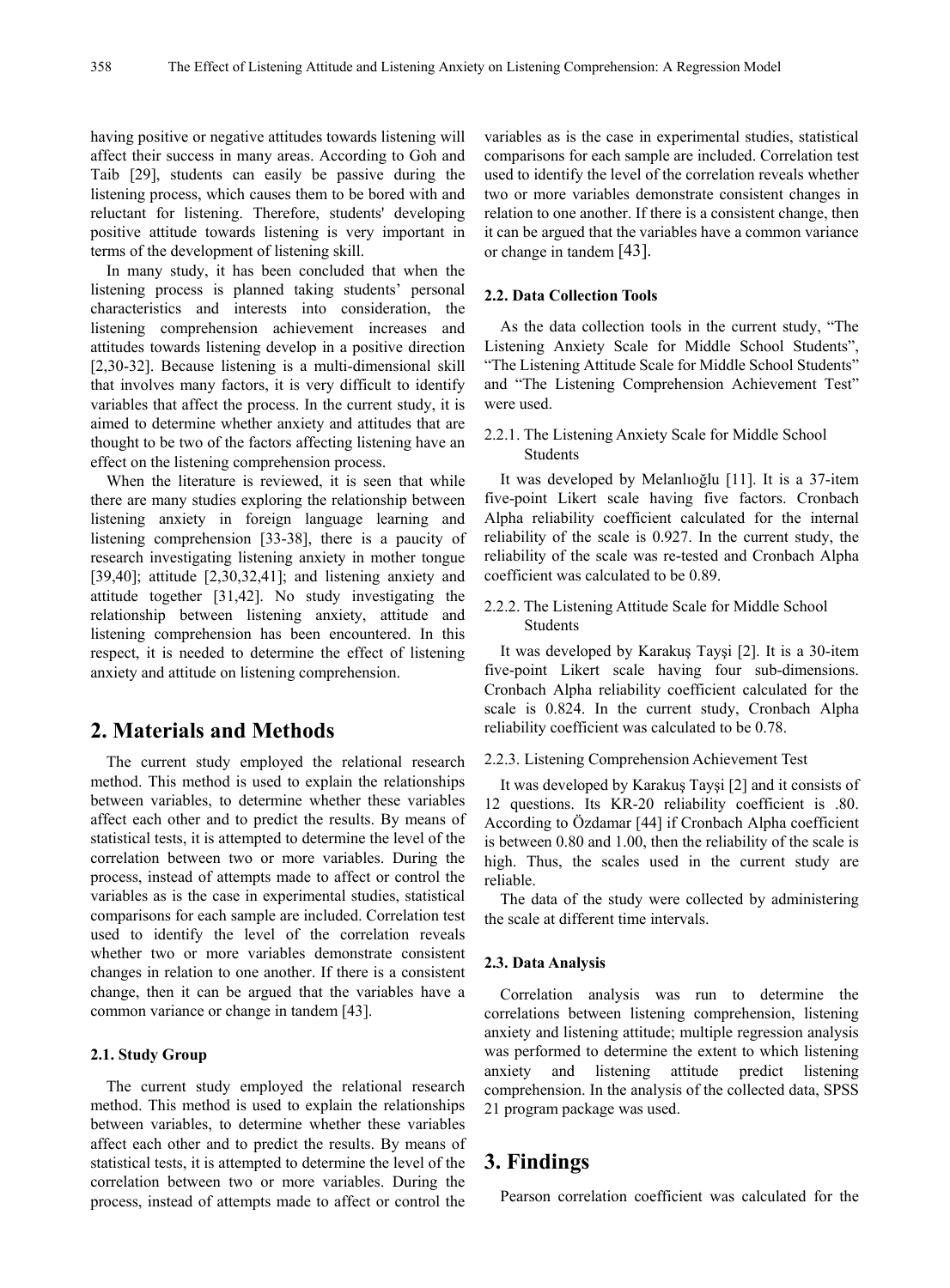variables of listening comprehension, listening anxiety and listening attitude to determine the correlation between these variables and the results are given in Table 1.

**Table 1.** Results of the Correlation Analysis Conducted to Determine the Correlation between Listening Comprehension, Listening Anxiety and Listening Attitude

|                            | Listening<br>Comprehension | Listening<br>Anxiety | Listening<br>Attitude |
|----------------------------|----------------------------|----------------------|-----------------------|
| Listening<br>Comprehension | 1.000                      |                      |                       |
| Listening<br>Anxiety       | $-485***$                  | 1.000                |                       |
| Listening<br>Attitude      | $313***$                   | $-188***$            | 1.000                 |

\*\*\*:  $p<01$ 

As can be seen in Table 1, there is a negative and significant correlation between the students' listening comprehension and listening anxiety ( $r=0.485$ ,  $p<001$ ). The correlation between listening comprehension and listening attitude was found to be positive and significant  $(r=.313, p \le 0.001)$ .

The findings related to whether the regression assumptions are satisfied before testing the regression model are as follows:

First, the correlation coefficients between the independent variables were examined to determine whether there is multicollinearity and it was found that the correlation between the variables is not higher than .80. Moreover, the highest value of condition Index-CI was found to be 24.732. If CI value is 30 or bigger, it can be said that there is multicollinearity problem [45]. According to this result, it can be said that multicollinearity assumption is not violated.

When the data showing whether there is collinearity between the variables are examined, it is seen that tolerance value of both variables is higher than 0.1 and VIF value is lower than 10. These findings also show that there is no collinearity problem [45].

When the graph related normality of the error variance (Figure 1) is examined, it is seen that it is in the bell-shaped curve. Thus, it can be said that errors have a normal distribution. The assumption that errors should have constant variance for each observation was also checked with the scatter diagram. When the scatter diagram is examined, it is seen that it does not have a certain shape. That is, the variance of errors is not related to the predicted values. In light of all these findings, it can be argued that multiple regression assumptions were not violated. As a result, it can be said that the regression model obtained in relation to the prediction of the listening comprehension skill is significant and valid.



**Figure 1.** Regression Error Variance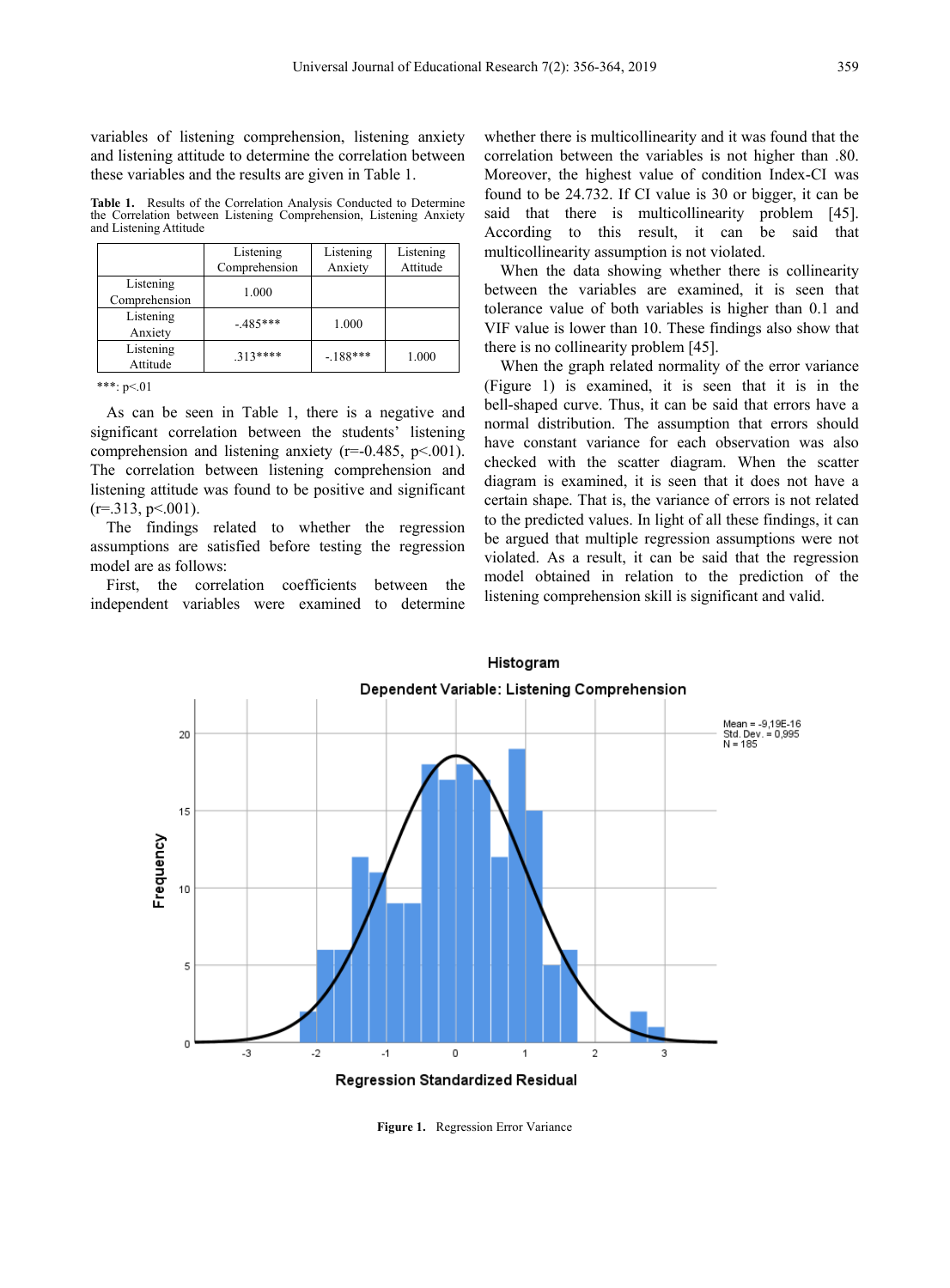

**Figure 2.** Scatter Diagram for Standardized Predicted Listening Comprehension and Regression Residuals

**Table 2.** The Results of Multiple Regression Analysis Conducted to Determine Whether Listening Anxiety and Listening Attitude Predict Listening Comprehension

| Variables          | B       | <b>Standard Error</b> |        |         | n    | Partial r | Tolerance | VIF   |
|--------------------|---------|-----------------------|--------|---------|------|-----------|-----------|-------|
| Constant           | 5.112   | 1.13                  |        | 4.53    | .000 |           |           |       |
| Listening Anxiety  | $-.034$ | 005                   | $-442$ | $-6.94$ | 000  | $-457$    | .965      | .037  |
| Listening Attitude | 031     | .009                  | .230   | 3.61    | .000 | .258      | .965      | 1.037 |

When the results of the multiple regression analysis conducted to determine whether listening anxiety and listening attitude predict listening comprehension in Table 2 are examined, it is seen that there is a positive, medium and significant correlation between listening anxiety and listening attitude and listening comprehension (R= .535;  $R2 = .286$ ;  $p < .001$ ). The coefficient of determination of the tested multiple regression model was found to be R2=.286. This finding shows that nearly 29% of listening comprehension, which is the dependent variable, can be explained by the independent variables in the model. Moreover, as an indicator of the determination of the model, the corrected R2 value was found to be 0.279. The corrected value seems to be quite close to R2. The standard error of the predictions was calculated to be 1.36003.

According to the results of ANOVA-F statistics testing the significance of the model (F=36.536; sd1=2; sd2=182; p<.001), it can be argued that the regression model is significant as a whole. According to the standardized regression coefficient (β), the predictor variables can be put into order of importance in terms of their influence on listening comprehension as follows; listening anxiety and listening attitude. When the results of t test related significance of regression coefficients are examined, it is

seen that listening attitude and listening anxiety are significant predictors of listening comprehension. According to the results of regression analysis, the regression equation (mathematical model) regarding the prediction of listening comprehension is as follows;

Listening Comprehension=  $5.112 + (-0.034)$ \* Listening Anxiety) + (.031 \* Listening Attitude)

## **4. Results and Discussion**

In the current study, first the correlations between listening comprehension and listening anxiety and listening attitude were investigated. The results of the analyses have revealed that there is a significant and negative correlation between listening comprehension and listening anxiety and that there is a significant and positive correlation between listening comprehension and listening attitude. This may indicate that with decreasing listening anxiety, middle school students' listening comprehension achievement increases while with improving listening attitude, their listening comprehension achievement also increases.

Tough there is no study directly investigating the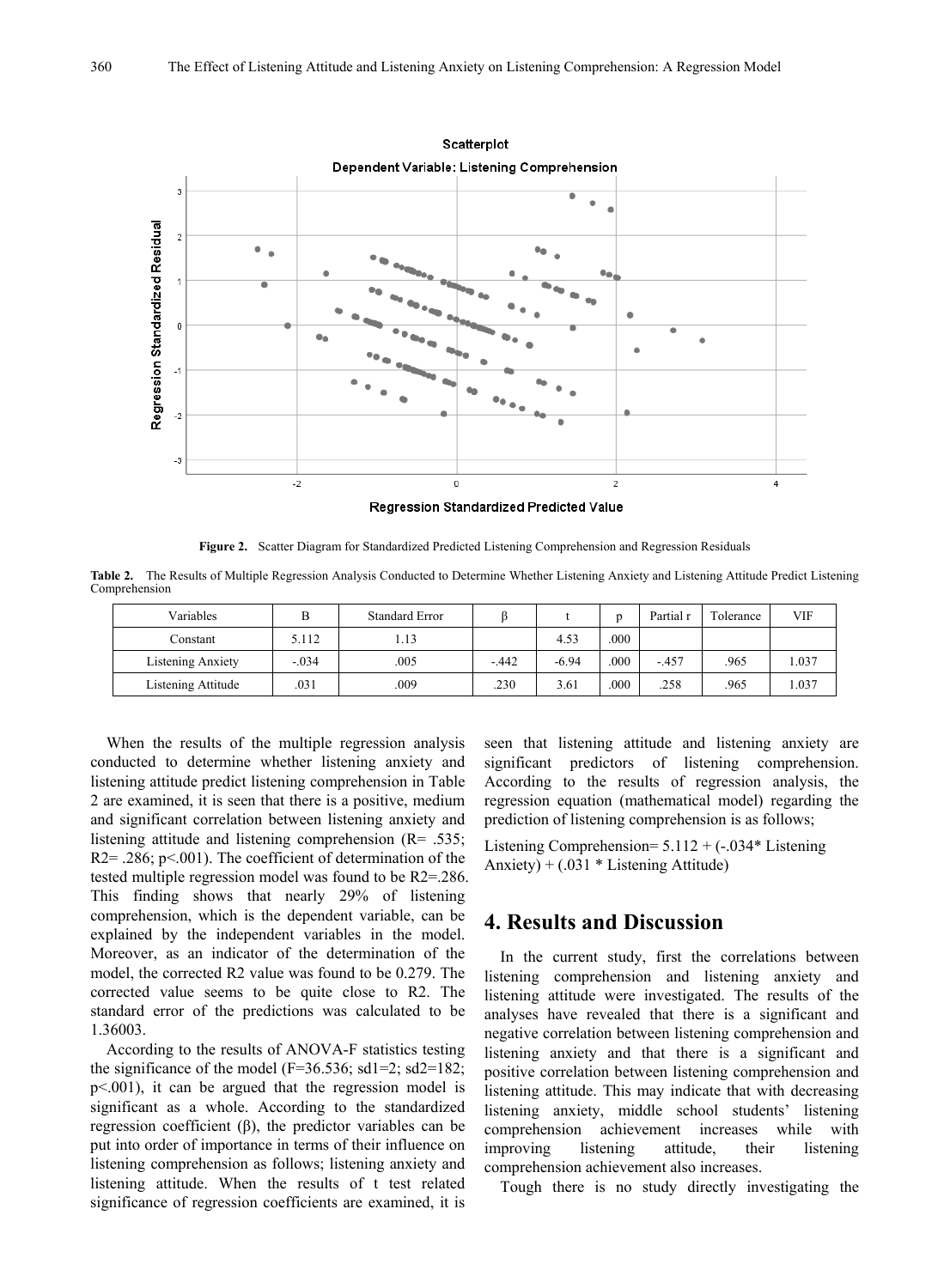relationship between listening comprehension and listening anxiety within the context of teaching Turkish as a mother tongue, there are few studies looking at the effects of different variables. Melanlıoğlu [39] gave listening instruction to middle school 8th graders by using authentic materials and found that the students' high level of listening anxiety before the instruction decreased after the completion of the instruction. Arslan [40] conducted a study to determine the middle school students' listening anxiety and academic self-efficacy and their relationships with different variables and found that the students' listening anxiety and self-efficacy vary significantly depending on the variables and the correlation between them is medium and negative. Uçgun [46] looked into the relationship between the middle school students' reading and listening anxiety and found a significant, medium and positive correlation. According to Melanlıoğlu [11], when students encounter a challenging or unfamiliar task of listening, they feel anxious and when they cannot recognize the words they have listened or misunderstand what they have listened or make wrong inferences, their anxiety increases more. In this respect, there is a great responsibility to be assumed by teachers. Teachers first should create democratic classroom environments where students won't feel hesitant to express themselves because in a tense classroom environment, anxiety increases. In addition to this, students should be encouraged to participate more actively in the process by bringing variety to listening tasks.

The relationship between listening comprehension and listening anxiety has been a subject of more research within the context of foreign language teaching. In a study conducted by Zhai [47], on freshman students learning English, findings similar to the ones of the current study were reported. He found a significantly negative correlation between the students' listening anxiety and listening comprehension. Golchi [48], carried out a study on the Iranian IELTS students and reported that listening anxiety is negatively correlated with listening comprehension and the use of listening strategies. It was also found that the students with low level of anxiety performed better in the listening comprehension test. Halat and Özbay [49], conducted a study with learners of Turkish as a foreign language and found that the participants have a medium level anxiety and the variables such as gender, education level do not have significant influences on the level of anxiety. In their study supported with interviews, they found that initial anxiety level of the students was high; yet, as their skills developed, their high level of anxiety was reduced to medium level of anxiety. Otair and Abd Aziz [50], performed a case study on two students learning English and concluded that the participants experienced high level of anxiety while engaged in listening comprehension tasks. Working with EFL students, Bayat, Jamshidipour and Hashemi [51], investigated the effect of formative assessment on the

students' listening comprehension and anxiety level. They stated that before the application, the students' listening comprehension was low and listening anxiety was high; yet, after the application, while their listening anxiety decreased, their listening comprehension improved. These findings concur with the findings of the current study and show that if students are allowed to engage in suitable activities and are given feedbacks, their level of anxiety decreases while their listening comprehension improves. Vogely [52], also remarked that one of the most notable factors decreasing listening comprehension is anxiety; yet, anxiety is overlooked to a great extent during the listening process. Yang [53] explored the relationship between language learning anxiety and listening achievement and concluded that alleviation of anxiety is significantly and positively correlated with listening achievement; yet, very low level of anxiety is negatively correlated with listening achievement. This finding supports the argument that medium level of anxiety positively affects achievement.

The number of studies focusing on listening comprehension and attitude is also very small. This might be because of the dominant belief that listening is not a skill that needs to be worked on and the fact that listening is a skill affected by many factors and difficult to measure. Christenberry [54] emphasized the problematic nature of listening and that it is very difficult to give a regular instruction on it and thus it causes anxiety.

Kılınç [41] offered listening classes to the elementary school students organized on the basis of active learning techniques and while prior to the application, the students' listening comprehension achievement was low and their attitudes towards listening were negative, their achievement increased and their attitudes became more positive after the application. Karakuş Tayşi [2] determined the learning styles of the middle school students and planned the listening classes taking these styles into consideration. After the application, the students' achievement increased and their listening attitudes became more positive. Katrancı [30] also reported similar findings. These findings also concur with the findings of the current study. With increasing listening comprehension achievement, attitudes towards listening also change in the positive direction. In the international literature, listening attitudes have been researched more in the fields such as psychology and public relations rather than in education. The studies conducted within the field of education on the other hand mostly investigated the attitudes developed by local students towards foreign students.

Another finding of the current study is that listening anxiety and listening attitude are significant predictors of listening comprehension. A significant, medium and positive correlation was found between listening anxiety and listening attitude and listening comprehension. It was also found that 29% of the variance in the depending variable, listening comprehension, is explained by two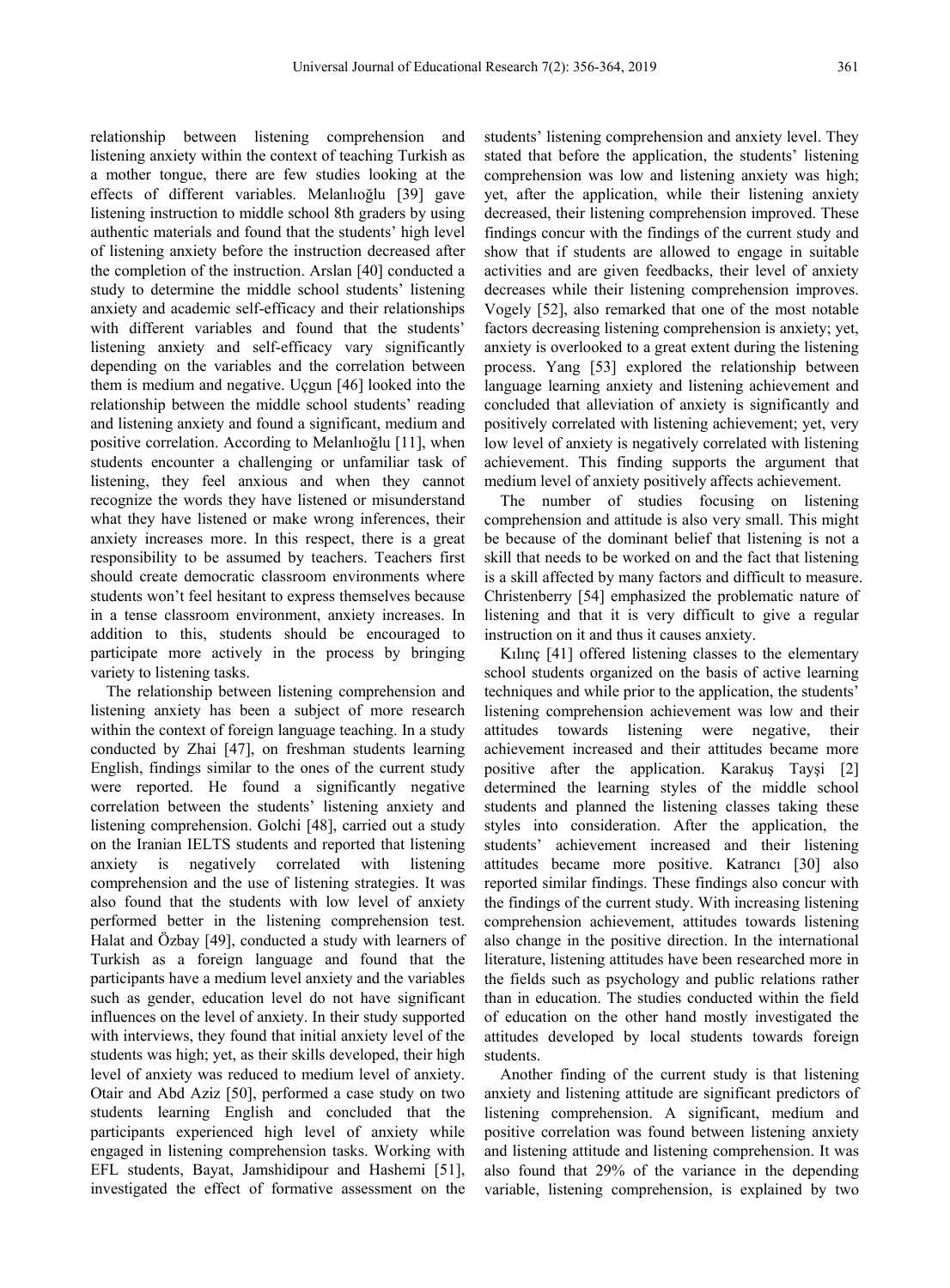independent variables, listening anxiety and listening attitude.

No study investigating the effect of listening anxiety and listening attitude on Turkish children's listening comprehension has been detected. Daşöz [31] and Harmankaya [42] carried out a study to explore students' listening attitude and anxiety; yet, they performed an experimental application and investigated its effect on listening comprehension, listening attitude and anxiety. In a study by Daşöz [31], it was found that structured listening activities improved listening comprehension achievement yet did not affect listening anxiety. Harmankaya [42] gave metacognitive strategies training to middle school students and found that it did not lead to a significant difference in the students' listening anxiety and listening attitudes. This makes us think that anxiety levels and attitudes cannot be changed with short-term interventions and long-term and more comprehensive training needs to be conducted to improve students' listening comprehension skills. MacIntyre and Gardner [55] stated that with people's improving listening skill, their self-confidence increases and accordingly their anxiety decreases and they exhibit more positive attitudes towards new listening tasks.

Given that listening is one of the first skills acquired by the individual and provides basis for most learning, it is clear that great importance should be attached to developing this skill from early ages. Funk and Funk [56] argue that most of the students at school are poor listeners and teachers do not know how to help these students improve their listening skills. They also emphasize that many teachers believe that listening can naturally develop. For students to be successful in listening, first teacher must admit that listening is a skill because according to Hyslop and Tone [57] listening provides the basis for the linguistic and cognitive development. Listening also plays an important role in learning and communication processes necessary for an effective participation in life. Two of the factors affecting this process are anxiety and attitudes; therefore, factors causing anxiety and negative attitudes should be researched and a systematic training should be organized to find solutions.

## **REFERENCES**

- [1] Göğüş, B. Orta dereceli okullarımızda Türkçe ve yazın eğitimi. Gül Yayınevi: Ankara, 1978.
- [2] Karakuş Tayşi, E. The effect of learning styles-based instruction on secondary school students' listening comprehension skills and their attitudes to listening. (Unpublished doctoral dissertation). Gazi University, Ankara, Turkey, 2014.
- [3] Rost, M. Teaching and Researching Listening. Published by Routledge, New York, 2011.
- [4] Hirsch, R. On defining listening: synthesis and discussion. https://www.researchgate.net/publication/234630434\_On\_ Defining Listening Synthesis and Discussion [accessed] Nov 01 2018].
- [5] Çifçi, M. Dinleme eğitimi ve dinlemeyi etkileyen faktörler. Afyon Kocatepe Üniversitesi Sosyal Bilimler Dergisi, 2 (2). 2001.
- [6] Köseler, A. Communication anxiety among the high school students (Unpublished master's thesis) Çanakkale on Sekiz Mart University, Çanakkale, Turkey, 2006.
- [7] Horwitz, E. Language anxiety and achievement. Annual Review of Applied Linguistics, 21, 112-126, 2001. From Spielberg.
- [8] Budak, S. Psikoloji sözlüğü. Ankara: Bilim ve Sanat Yayınları, 2017.
- [9] Cüceloğlu, D. İnsan ve davranışı-psikolojinin temel kavramları. İstanbul: Remzi Kitabevi, 2012.
- [10] Scarcella, R. and Oxford, R. The Tapestry of Language Learning: The Individual in the Communicative Classroom. Heinle & Heinle, Boston, MA, 1992
- [11] Melanlıoğlu, D. Reliability and validity of the listening anxiety scale for secondary school students. Adıyaman Üniversitesi Sosyal Bilimler Enstitüsü Dergisi Türkçenin Eğitimi Öğretimi Özel Sayısı, 6 (11), 851-876, 2013, From Tobias.
- [12] Umagan, S. Dinleme.(Ed.A. Kırkkılıç, H. Akyol). İlköğretimde Türkçe Öğretimi. Ankara: PegemA Yayıncılık, 2007.
- [13] Bayat, N. The Effect of the Process Writing Approach on Writing Success and Anxiety. Educational Sciences: Theory & Practice, 14(3), 1133-1141, 2014.
- [14] Karakaya, İ.; Ülper, H. Developing a writing anxiety scale and examining writing anxiety based on various variables. Kuram ve Uygulamada Eğitim Bilimleri, 11(2), 691-707, 2011.
- [15] Karakuş Tayşi, E.; Taşkın, Y. Development of the writing anxiety scale for secondary school students: reliability and validity study. Uluslararası Türkçe Edebiyat Kültür Eğitim Dergisi, 7(2), 1172-1189, 2018.
- [16] Demir, T., Melanlıoğlu, D. Speaking anxiety scale for secondary school education students: validity and reliability study. Ankara University, Journal of Faculty of Educational Sciences, 47 (1), 103-124, 2014.
- [17] Katrancı, M., Kuşdemir, Y. Investigation of speaking anxiety of pre-service teachers: an application for speaking course Dicle Üniversitesi Ziya Gökalp Eğitim Fakültesi Dergisi, 24, p. 415-445, 2015.
- [18] Sevim, O. Speaking anxiety scale for prospective teachers: a validity and reliability study. Turkish Studies - International Periodical for the Languages, 7(2), 927-937, 2012.
- [19] Kavruk, H., Deniz, E. Speaking anxiety of secondary school students (Samsun province example). Dil ve Edebiyat Eğitimi Dergisi, 2015.
- [20] Melanlıoğlu, D. Impact of metacognitive strategies instruction on secondary school students' reading anxieties.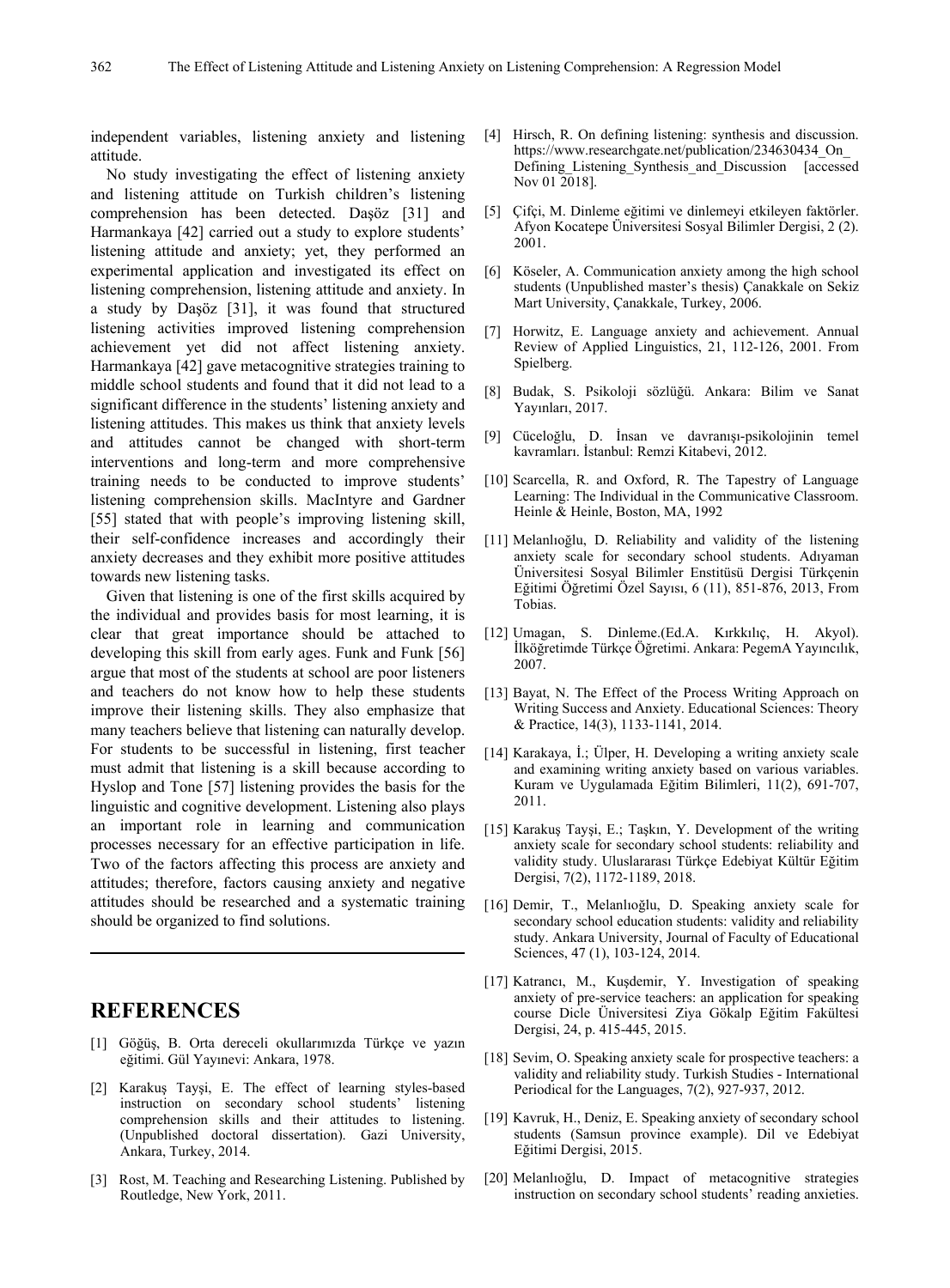Eğitim ve Bilim, 39(176), 107-119, 2014.

- [21] Ürün Karahan, B. Examination of the relationship between reading anxiety and self-efficacy perception for reading comprehension in 5th grade students. European Journal of Education Studies. 4 (9). 98-107. 2018. doi: Education Studies,  $4$  (9), 98-107, 2018. 10.5281/zenodo.1294294.
- [22] Horwitz, E. K., Horwitz, M. B. ve Cope, J. Foreign language classroom anxiety. Modern Language Journal. 70 (2), 125-132, 1986.
- [23] Arkonaç, S.A. Sosyal psikoloji. Değiştirilmiş ve Genişletilmiş 2. Baskı, İstanbul: Alfa Basım Yayım Dağıtım, 2001.
- [24] İnceoğlu, M. Tutum, algı, iletişim. Ankara: Elips Kitap, 2004.
- [25] Kağıtçıbaşı, Ç. Günümüzde insan ve insanlar (12. Baskı). İstanbul: Sistem Matbaacılık, 2010
- [26] Tavşancıl, E. Tutumların ölçülmesi ve SPSS ile veri analizi (4.Baskı). Ankara: Nobel Yayınları, 2010.
- [27] Hogg, M.A., Vaughan, G.M. Sosyal psikoloji (Çev.İbrahim Yıldız, Aydın Gelmez) (2.Baskı). Ankara: Ütopya Yayınevi, 2011.
- [28] Açıkgöz, K.Ü. İş birlikçi öğrenme kuram araştirma uygulama. Malatya: Uğurel Matbaası, 1992.
- [29] Goh, C.; Taib, Y. Metacognitive instruction in listening for young learners. ELT Journal, 60(3), 222-232, 2006
- [30] Katrancı, M. Effects of teaching metacognition strategies to listening comprehension skills and attitude toward listening, Unpublished doctoral dissertation, Hacettepe Üniversitesi Sosyal Bilimler Enstitüsü İlköğretim Ana Bilim Dalı, Ankara, Turkey, 2012.
- [31] Daşöz, T. 2013; An Investigation of the effect of constructed listening activities on seventh grade students' listening attitudes, listening anxiety and level of listening comprehension. (Unpublished master's thesis), Niğde University, 2013.
- [32] Sis, N.; Başpınar Yörük, N. Effect of musical creative listening activities on the listening success and attitudes of the seventh grade students. International Journal of Language Academy, 5(7), 1-16, 2017.
- [33] Rezaabadi, O. T. The relationships between social class, listening Test anxiety and test scores. Advances in Language and Literary Studies, 7 (5), pp.147-156, 2016.
- [34] Abbas, B.; Ahmadreza, J.; Masoud, H. The beneficial impacts of applying formative assessment on Iranian university students' anxiety reduction and listening efficacys. International Journal of Languages' Education and Teaching, 5 (2), p. 1-11, 2017.
- [35] Rahimi, M.; Soleymani, E. The impact of mobile learning on listening anxiety and listening comprehension. English Language Teaching, 8(10), 152-161, 2015. doi:10.5539/elt.v8n10p152.
- [36] Valizadeh, M. R.; Alavinia, P. Listening comprehension performance viewed in the light of emotional ıntelligence and foreign language listening anxiety. English Language Teaching, 6 (12), 11-26, 2013.
- [37] Serraj, S.; Noordin, N. Relationship among ıranian efl students' foreign language anxiety, foreign language listening anxiety and their listening comprehension. English Language Teaching; 6 (5), 1-12, 2013.
- [38] Kim, J.H. Foreign language listening anxiety: a study of Korean students learning English. (Unpublished Doctoral Dissertation), University of Texas, Austin, 2000.
- [39] Melanlıoğlu, D. Impacts of authentic listening tasks upon listening anxiety and listening comprehension. Educational Research and Reviews, 8(14), pp. 1177-1185, 2013. DOI: 10.5897/ERR2013.1506.
- [40] Arslan, A. Investigation of secondary school students' listening anxiety and academic self-efficacy beliefs in terms of various variables. International e-Journal of Educational Studies (IEJES), 1 (1), 12-31, 2017
- [41] Kılınç, K. Effect of active learning techniques on 4th grade students' listening comprehension skills and attitudes towards listening. (Unpublished master's thesis).Adnan Menderes University, Aydın, 2015.
- [42] Harmankaya, Ö. The effect of metacognitive strategies education on the listening comprehension skills, the attitudes towards listening and listening anxiety on secondary school students. (Unpublished master's thesis), Kırıkkale University, Turkey, 2016.
- [43] Tekbıyık, A. İlişkisel araştırma yöntemi. M.Metin (Ed.) In Kuramdan Uygulamaya Eğitimde Bilimsel Araştırma Yöntemleri (pp.99-114). Ankara: Pegem A Publishing, 2015.
- [44] Özdamar, K. Paket programlar ile istatistiksel veri analizi 1-2. Eskişehir: Kaan Kitabevi, 2004.
- [45] Çokluk, Ö.; Şekercioğlu, G. and Büyüköztürk, Ş. Sosyal bilimler için çok değişkenli istatistik spss ve lisrel uygulamaları.Ankara: Pegem A Publishing, 2010.
- [46] Uçgun, D. A research on reading and listening anxieties of secondary school students. Uluslararası Türkçe Edebiyat Kültür Eğitim Dergisi, 5(4), 1958-1970, 2016.
- [47] Zhai, L. L. Influence of anxiety on english listening comprehension: An investigation based on the freshmen of English majors. Studies in Literature and Language, 11(6), 40-47, 2015.
- [48] Golchi, M. M., Listening anxiety and ıts relationship with listening strategy use and listening comprehension among Iranian IELTS learners. International Journal of English Linguistics, 2 (4), 2012.
- [49] Halat, S.; Özbay, M. The examination of listening anxiety level of the students who learn Turkish as a foreign language. Universal Journal of Educational Research 6 (1), 1-10, 2018.
- [50] Otair, I., Abd Aziz, N. H. Exploring the causes of listening comprehension anxiety from efl saudi learners' perspectives: a pilot study. Advances in Language and Literary Studies, 8(4):79-84, 2017.
- [51] Bayat, A.; Jamshidipour, A; and Hashemi, M. The beneficial impacts of applying formative assessment on iranian university students' anxiety reduction and listening efficacy. International Journal of Languages' Education and Teaching, 5 (2), p. 1-11, 2017.